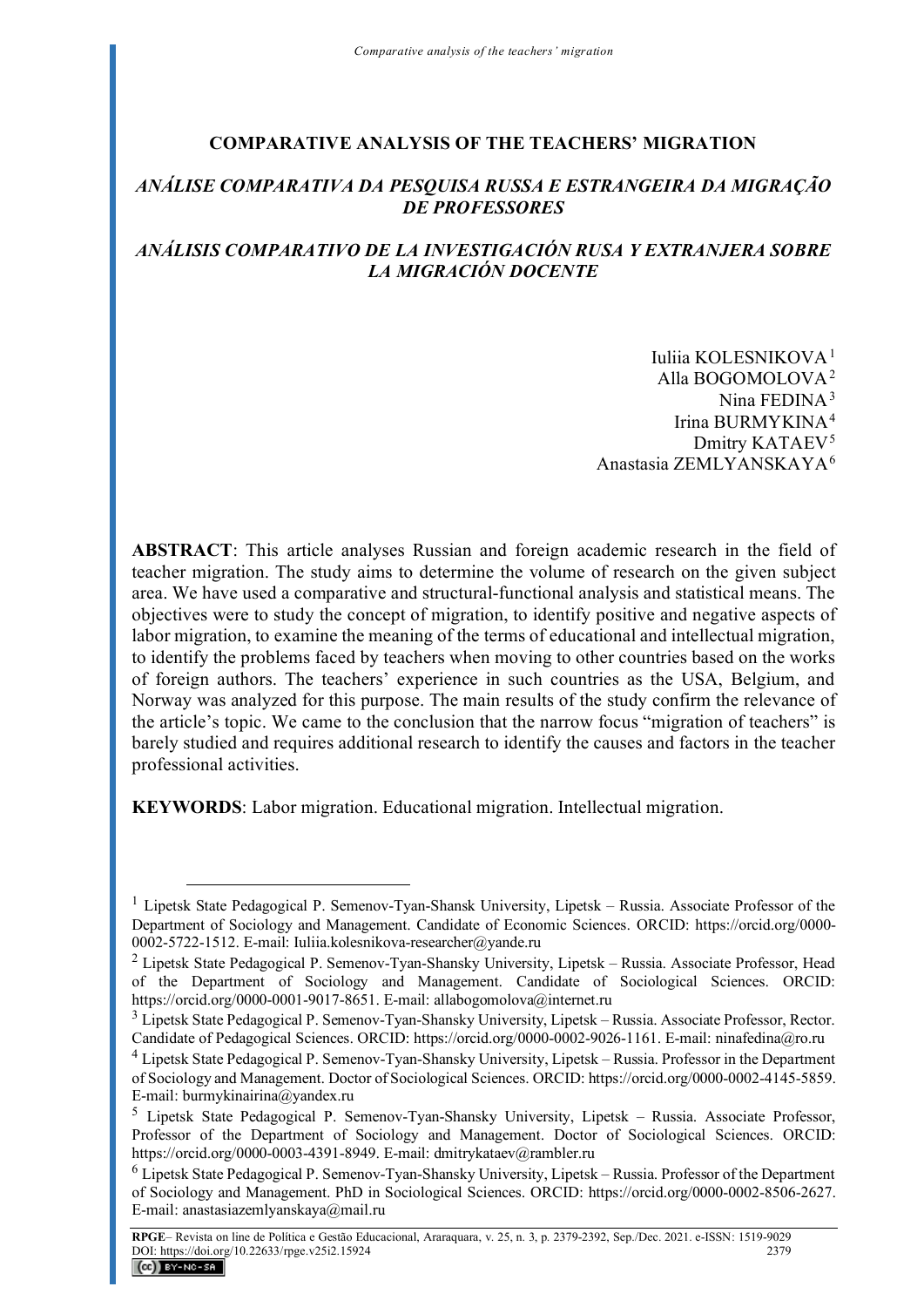*RESUMO: Este artigo analisa pesquisas acadêmicas russas e estrangeiras no campo da migração de professores. O objetivo do estudo é determinar o volume de pesquisas sobre a área do sujeito. No artigo, utilizou-se uma análise comparativa das fontes, bem como métodos como análise comparativa e estrutural-funcional e meios estatísticos. Os objetivos foram estudar o conceito de migração, identificar aspectos positivos e negativos da migração do trabalho, examinar o significado dos termos de migração educacional e intelectual, identificar os problemas enfrentados pelos professores ao se deslocarem para outros países com base nos trabalhos de autores estrangeiros. A experiência dos professores em países como EUA, Bélgica e Noruega foi analisada para esse fim. Os principais resultados do estudo confirmam a relevância do tema. Chegamos à conclusão de que o foco "migração de professores" é pouco estudado e requer pesquisas adicionais para identificar as causas e fatores nas atividades profissionais do professor.*

*PALAVRAS-CHAVE: Migração de mão de obra. Migração educacional. Migração intelectual.*

*RESUMEN: Este artículo analiza la investigación académica rusa y extranjera en el campo de la migración docente. El estudio tiene como objetivo determinar el volumen de investigación sobre el área temática dada. Hemos utilizado métodos de análisis comparativo y estructuralfuncional, y medios estadísticos. Los objetivos fueron estudiar el concepto de migración, identificar aspectos positivos y negativos de la migración laboral, examinar el significado de los términos de migración educativa e intelectual, identificar los problemas que enfrentan los docentes al trasladarse a otros países a partir de las obras de autores extranjeros. Para ello se analizó la experiencia de los docentes en países como Estados Unidos, Bélgica y Noruega. Los principales resultados del estudio confirman la relevancia del tema. Llegamos a la conclusión de que el enfoque estrecho "migración de maestros" apenas se estudia y requiere investigación adicional para identificar las causas y los factores en las actividades profesionales de los maestros.*

*PALABRAS CLAVE: Migración laboral. Migración educativa. Migración intelectual.*

#### **Introduction**

In the modern social and economic conditions, the migration of a skilled labor force is an essential problem. To date, there is no unified approach to the definition of "teacher migration". The purpose of this research paper is to compare the analysis performed by foreign and Russian academic research on teacher migration. The objectives of the paper are: to identify key problems of teacher migration; to analyze scientific research of Russian authors devoted to the chosen topic; and to study scientific works of foreign scholars. The relevance of this study is determined by the lack of research in the context of specific professional activities. Studies by both foreign (BAUMAN, 2018; BOURDIEU, 2017; CASTELLS, 2020; MCKENZIE; STILLMAN; GIBSON, 2010) and Russian scholars (DOLZHIKOVA, 2020; KOVALEV, 2017; TSKHADADZE; SKRYABIN, 2020) are mostly focused on labor migration, educational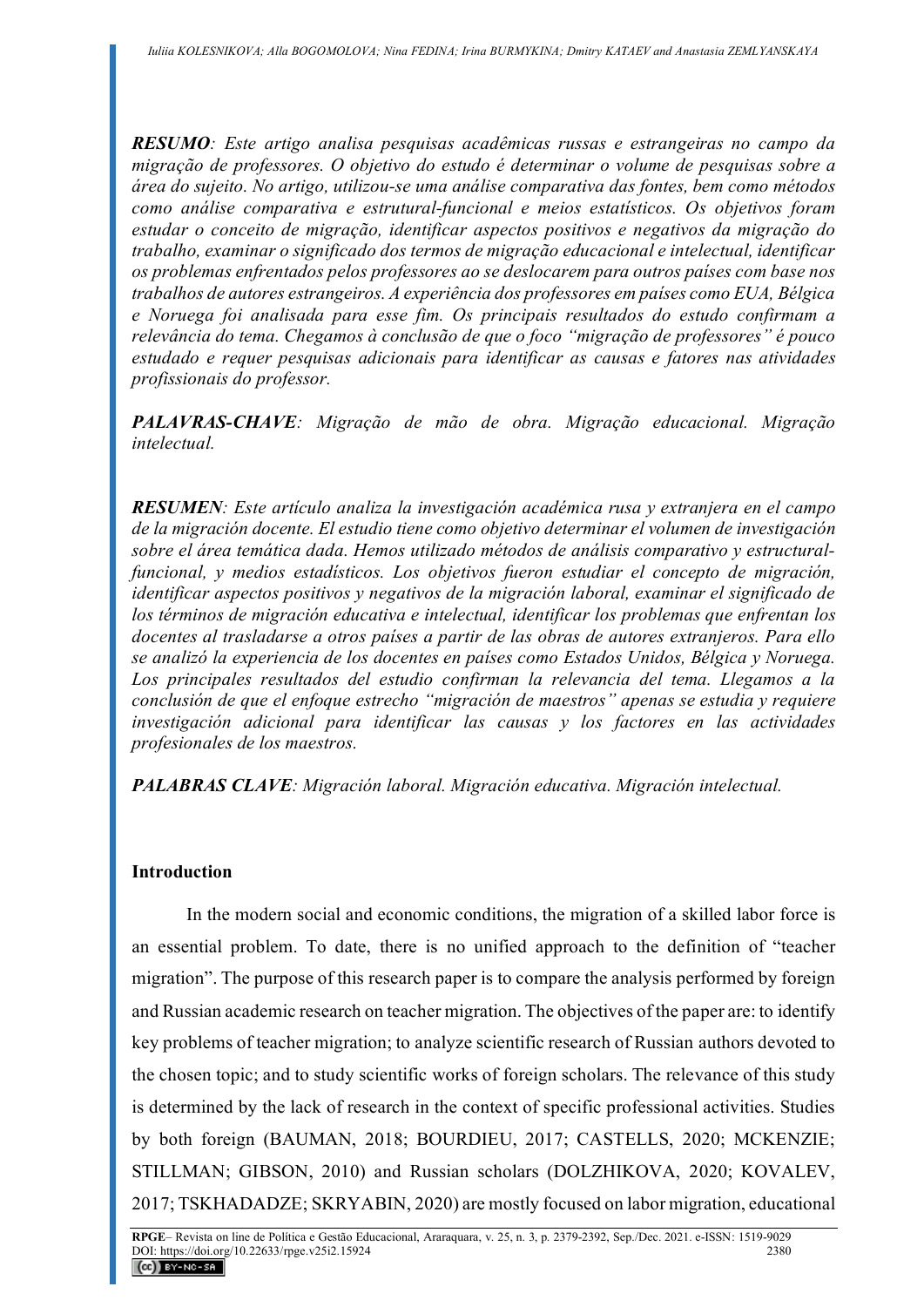and intellectual migration and teacher mobility. Sorokin (2005) introduces a definition of social migration. A comparative analysis of the literature reveals that issues related to intellectual, educational migration and migration mobility are widely covered, while research on teacher migration is studied insufficiently. The very concept of teacher migration does not exist. Lots of academic works are devoted to the concept of migration in general, and in researching this topic we understand that teacher migration is about the movement of teachers, defining the framework of professional activity and examining the causes.

In a modern country, one of the factors determining economic well-being is the predominance of high-qualified personnel, who are the foundation of socioeconomic development. There are several levels of education in the Russian Federation: preschool education; school education (primary, secondary basic, complete secondary education); vocational education (vocational schools, specialized secondary schools, higher education institutions); and postgraduate education (postgraduate, doctoral studies). Teachers involved in the educational process are guides for future school graduates. Nevertheless, this profession is not considered prestigious in Russia. However, it is the school that lays the foundation of knowledge in every pupil. Despite the importance of the profession, there are a number of problems in Russia that force teachers to either leave the profession or migrate to other regions and countries, including the following:

- ill-conceived management system;
- low salaries;
- low teacher status:
- outdated facilities.

All these factors provoke young personnel to either change their professional activities or move to other regions, countries. Thus, they can get a chance to increase their financial independence and level up social status.

According to Rosstat, there are 164 higher educational establishments in 133 cities of the Russian Federation, offering teacher training to university entrants. Irrational migration of teachers reduces the human resources potential of the region. It should be noted that budget financing of teacher education in the Russian Federation accompanied with such phenomenon as migration can also be attributed to irrational. It is so because the spent monetary resources do not correspond to target indicators, namely, renewal of pedagogical staff in general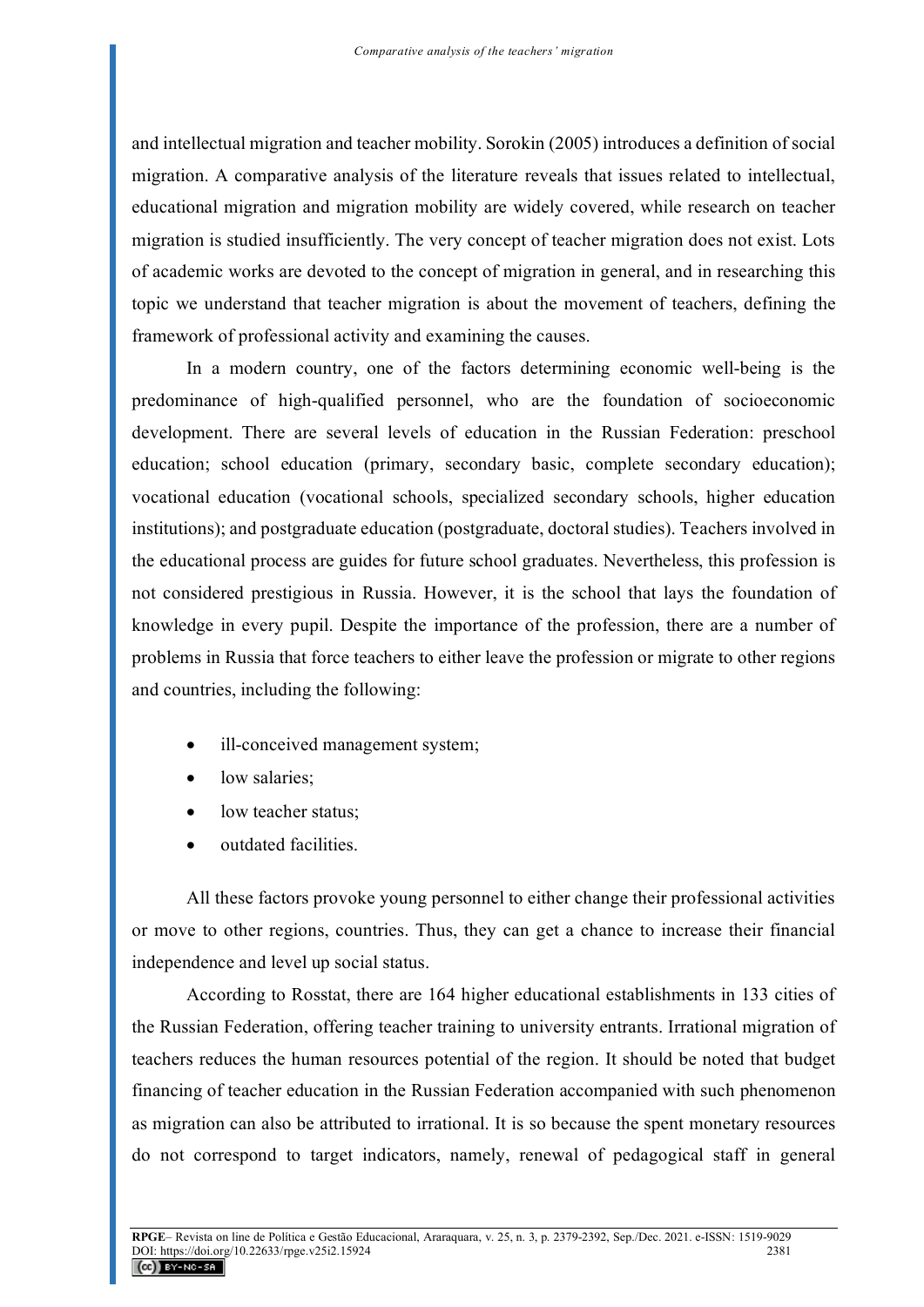education. That is why teacher migration at the present historical stage is one of the relevant phenomena for research.

## **Materials and methods**

To reach the goal of this study, we used mainly theoretical methods: comparison, structural-functional method, and analysis. The comparative method is based on the comparison of two or more ideas, highlighting the commonalities and differences in them for the purpose of creation of typology.

We have used this method to compare a number of scientific terms such as: labor migration, professional mobility, educational and intellectual mobility. *Labor mobility* and *occupational mobility* can be defined to refer to all types of occupations, while the latter two are more related to education. As mentioned above, we are interested in general education, namely teachers and the migration processes that are associated with them. There are many academic papers devoted to the concept of migration.

The phenomenon of migration is a multifaceted and complex process. Kovalev (2017) in his research determines that everyone is inherently a migrant: the one who is undergoing training (educational migration), moving to a place of work (pendular migration), organizing recreation (seasonal migration). When it comes to scientific personnel, we can talk about the concept of intellectual migration. Dolzhikova (2020) classifies intellectual migration in a narrow sense: that is, migration of scientists and researchers; in a broad sense, migration flows of high-qualified personnel.

Tskhadadze and Skryabin (2020) identified the ancestor of *migration overpopulation* in his research. The British scientist Ravenstein was the founder of the scientific study of migration and the author of *The Eleven Laws of Migration*. In 1885, he regarded migration as a permanent process within society aimed at territorial movements and involving temporary changes.

The term *social mobility* was introduced by Sorokin (2005). He referred to social mobility as the movement of an individual from one social situation to another. Sorokin talked about individual (career) and group (migration) social mobility. Naturally, the process of group mobility is more complex. The reasons for mass movements should be sought in changes in the economic sphere, a political upheaval or a change of ideological reference points. Vertical group-based social mobility introduces major changes to the stratification structure, changing the existing hierarchy.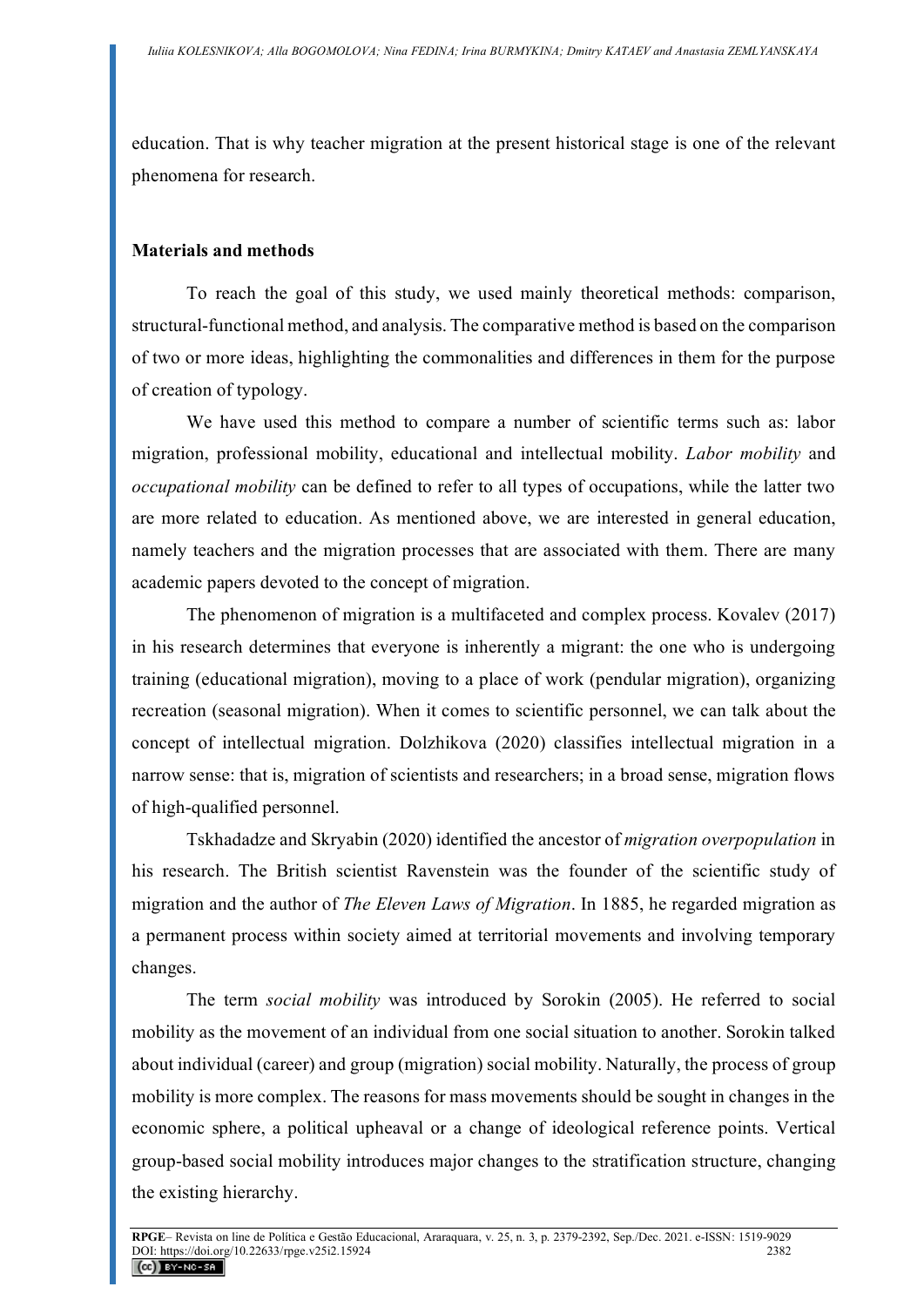Moiseenko (2004, our translation) considered the migration process as "a form of population movement in which a change of place of residence, defined by a temporary equivalent and accompanied by specific consequences".

Vechkanov defines the term *migration* as the conditions for a change of permanent place of residence subsequently with the implementation of labor activities, taking into account societal needs (TSKHADADZE; SKRYABIN, 2020).

In order to determine to what extent teacher migration will have an impact on the social and economic situation in the country, we used the structural-functional method, which helps to determine the formations of labor migration.

Having defined the concept of migration, let us consider the term *labor migration*. Utkina and Sliusarenko (2016) believe that the trigger for the formation of labor migration in the state is a continuous search by the labor force for a more profitable place of work to implement financial and personal needs.

The positive aspects of labor migration include:

- improved quality of life;
- lowering of unemployment rate;
- the human resources reserve is being replenished;
- savings in the training of incoming citizens;
- rise of taxable base;
- an increase in consumers.

Drawbacks to the emergence of labor migration are:

- ethnic conflict situations;
- competition for jobs;
- lower average wages.

Educational migration can be considered a type of migration: spatial movements of people directly involved in the process of intellectual emigration (UTKINA; SLIUSARENKO, 2016).

The emergence of teacher migration is associated with risks and uncertainties caused by the processes of educational transformation, as well as living conditions. Being in a risk environment, young personnel build their own educational trajectory aimed at preventing and overcoming possible risks.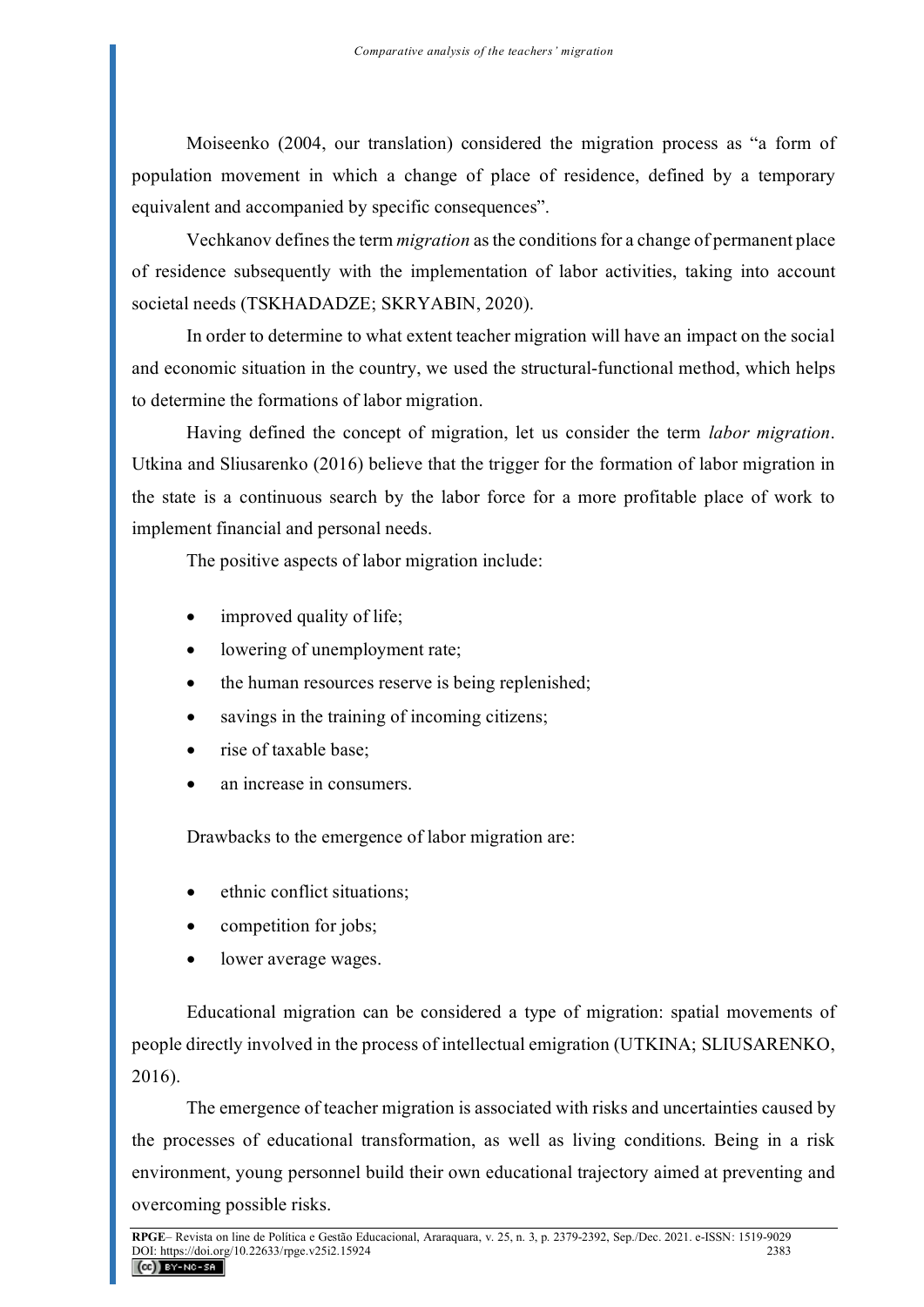As part of his research project, Savenkov (2016) identifies the following reasons for migration: leaving for small and medium-sized businesses; going to other regions; and going abroad. Thus, among the main reasons for the outflow of teachers prevail: low wages, lack of housing conditions, outdated methodological base, lack of prospects, weak support from the state.

On October 18, 2013, the Russian Ministry of Labor and Social Protection approved the professional standard *teacher*, which states that "a teacher is a key figure in the educational reform". Among other things, the standard defines that a professional teacher possesses readiness for change, mobility, responsibility in personal decisions. A successful modern teacher should be constantly engaged in self-development and self-improvement, to realize their potential, and to be able to use innovative technologies.

The difference between migration and professional mobility lies in the fact that the first concept is associated with the relocations of an individual, both over short and long distances. Professional mobility is interpreted as an individual's readiness and ability to quickly master new technologies and acquire missing knowledge in order to enhance personal professional performance. That is, the second concept is related to the profession of a person who seeks a higher status in society.

Using the method of analysis, let us define the professional mobility of a teacher. The analysis allows us to divide the process into its components and to highlight its individual attributes.

In this regard, professional mobility of teachers will allow them to gain new experience not only within the country, but also in a global scale. This topic was studied in the works of Nuzhnova (2019), Igoshev (2016), Zheltov and Skornyakov (2008), Skornyakova (2008), Vershinina (2006), and Pronchev *et al.* (2019). Migration of teachers as a process was analyzed by Shcherbakov *et al.* (2017), Volkov (2009), and others.

The research identified vertical and horizontal mobility vectors, which are described in the works of Sorokin (2005), Goryunova (2006), Amirova and Khramova (2016), and others.

Teacher mobility is determined by personal characteristics, which include flexibility, creativity, innovativeness, adaptability, social activity. The personal qualities of professional mobility are reflected in the scientific works of Nuzhnova (2019), Gaga (2008), Tskhadadze and Skryabin (2020).

Theories and concepts of personnel mobility, socioprofessional mobility have been studied by Sorokin (2005), Gimpelson and Kapelyushnikov (2017), Igoshev (2016), Bondyreva and Kolesov (2007), Malyshev (2015).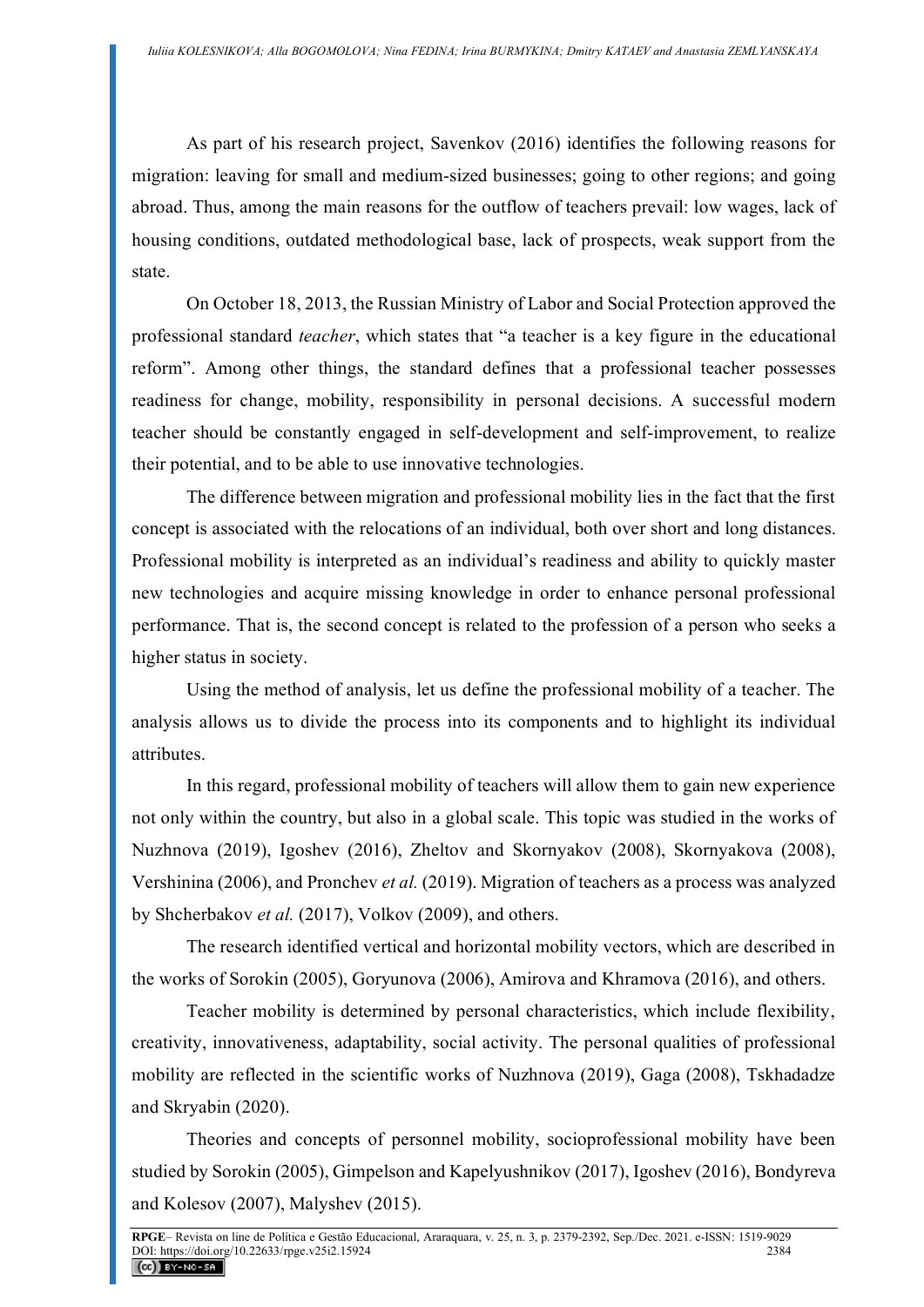Based on the works of the above-mentioned researchers, we can identify the criteria of teacher professional mobility.

Value and motivational:

- inner motivation for professional development (self-improvement, self-discovery);
- vertical vector (career growth);
- motivation for continuous learning;
- focus on success.

Cognitive:

- the ability to solve and overcome professional challenges;
- the use of innovative tools;
- mastering of new competencies;
- knowledge in personal professional field.

Personal and meaningful:

- adapting to the new environment;
- demonstrating engagement in professional activities;
- creative approach;
- responsibility in decision-making;
- communicativeness and establishment of new contacts with the subjects of educational activity.

Thus, teacher migration is influenced by: the duration of work, the level of professional training, the discipline taught, social and demographic characteristics of the individual. Academics also single out the subjective factor, such as: job satisfaction, productivity.

The analysis of foreign scholars on the study of teacher migration is mainly confined to identifying the problem associated with this process.

**1. The problem of social inequality of teachers in connection with educators within the boundaries of the country**. This issue has been studied in the works of social reproduction, such as Bourdieu (2017), who studied social capital and class reproduction; Castells (2020) with information society theory; and Bauman (2018) who studied the impact of globalization on personality. Many researchers indirectly touched upon the topic, denoting that migration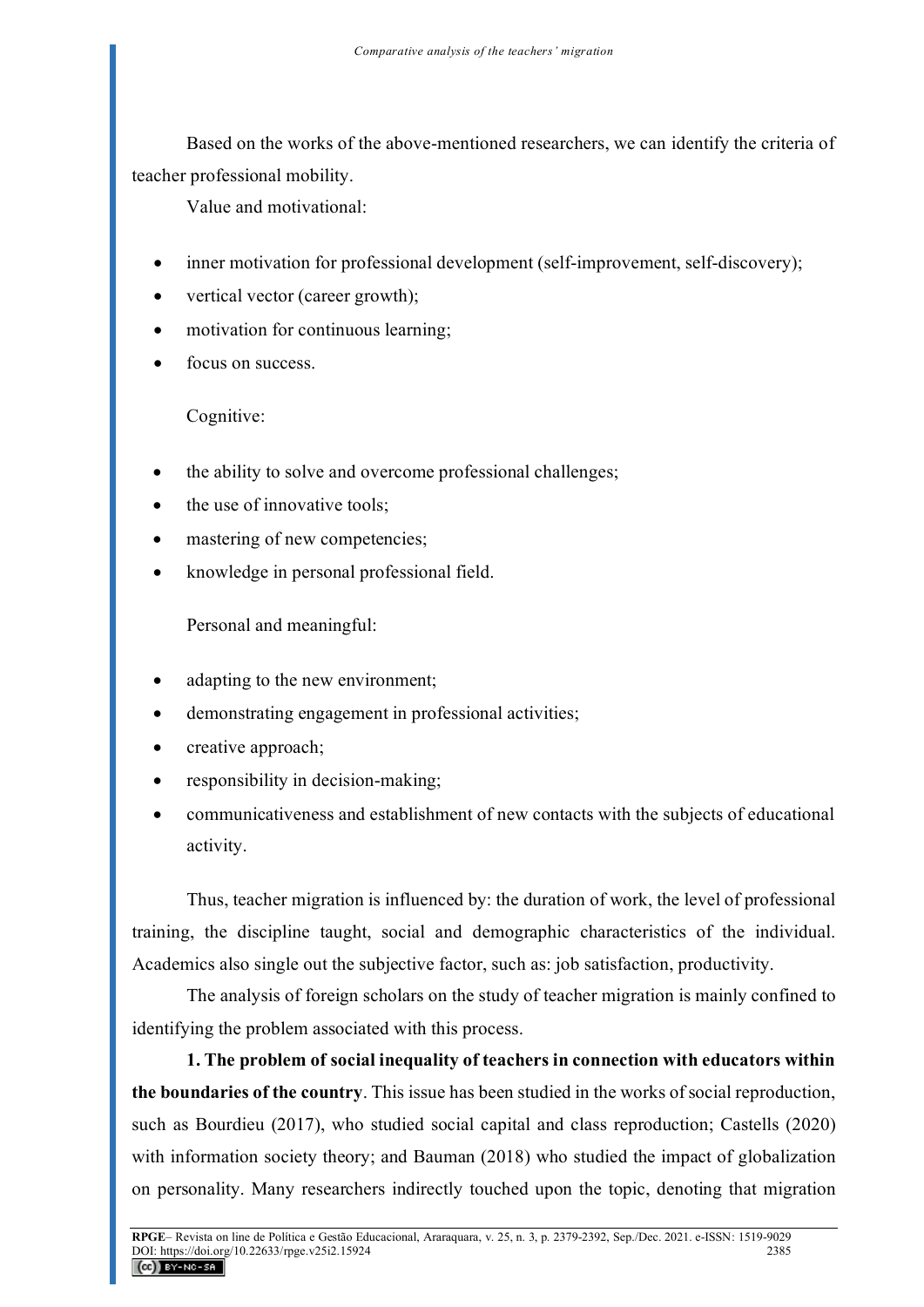forces a teacher to be on starting conditions, as they lack social characteristics in the new society, there are limited monetary resources, insufficient knowledge of the host language.

**2. Age**. It is believed that the earlier the migration process takes place, the better for the teacher. Nevertheless, in the works of McKenzie, Stillman and Gibson (2010), it is determined that early migration will not allow an educator to become more professional in the field.

**3. Stigma effect**. The issue of racial discrimination becomes controversial, as a teacher will belong to their own race, which may lead to prejudice and intolerance, as well as isolation of a migrant teacher from the natives.

**4. Adaptation**. In the analysis of Western researchers there is a strategy of migrant teacher adaptation: transitional, adaptive, bicultural. Transitional adaptation begins at the initial stage; adaptive, when the individual establishes communication ties, as a result there is a concentration of communication. Bicultural adaptation includes adherence to the culture and traditions of the host and own ethnic group. The paper also used the statistical method, the data obtained in the analysis reflect the dynamics of the teaching profession abroad: in Belgium, USA, and Norway.

#### **Results**

Thus, having analyzed the foreign experience of scientists devoted to the study of teacher migration, we can say that the statistics collected in 50 American states by the National Center for Education Statistics can be divided into several cycles. In our study, we conclude that 11% of teachers leave the profession within the first year, and 39% of respondents within five years. Analysis in the school system in Belgium shows that four out of ten teachers leave the teaching profession in the first five years of their career. The findings indicate that there is a teacher shortage in certain subjects. These results raise questions about the analysis of teachers' professional trajectories and probably indicate a loss in the overall attractiveness of the profession. This phenomenon is not new and many authors see it as a consequence of the deinstitutionalization of the school. Other authors have addressed this issue through the prism of teachers' professional identity, the growing complexity of the profession or its relative attractiveness compared to other professions.

A comparative literature review found that some teachers are withdrawing from their responsibilities due to professional or personal reasons. A study of primary and lower secondary school teachers in Norway, for instance, highlighted that women of childbearing age were more likely to leave the profession. This behavior is facilitated by policies in Norway and more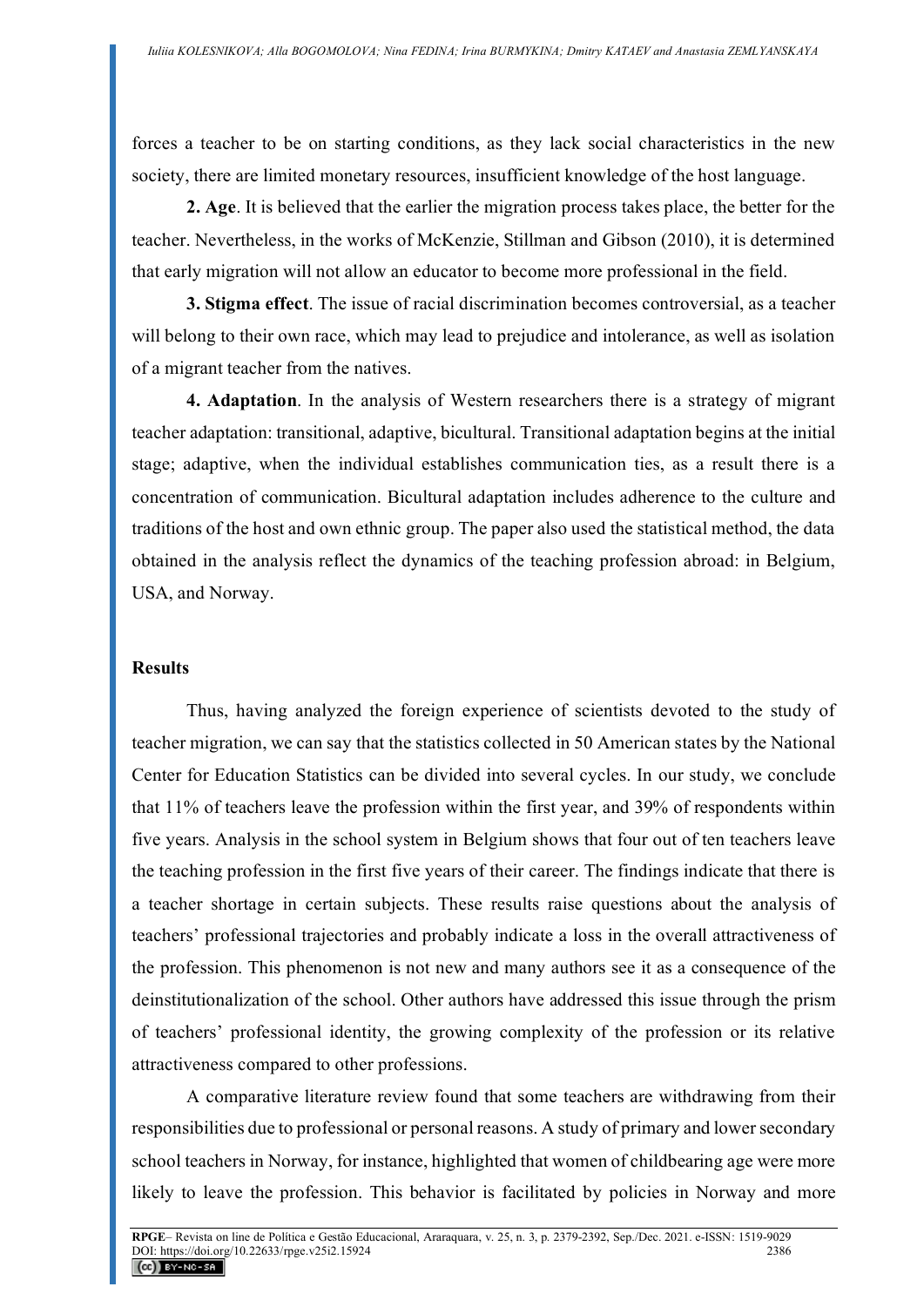generally in the Nordic countries that encourage interrupting careers to bring up their own children. The rate of exit from the profession increases again when we consider the most experienced staff who leave their teaching load due to retirement age. For example, this rate in the United States was 12% of total staff turnover. Johnson and Salt (2018) found that educator job satisfaction is related to internal and external resources. The former include the teacher's personal characteristics and professional achievements. The latter include salary and career development.

That is how we have come to a conclusion that such analyses are relevant and require deepening, designed to better understand what the social perceptions pertaining to the profession are and the factors, both objective and subjective, that today slow down or encourage teacher training graduates to enter and continue in the profession. However, they offer only a general assessment of the situation throughout the territory. The line of research developed over one or two decades tends to show that the phenomenon of teacher migration deserves to be studied at other levels and, in particular, in relation to the schools in which they practice. Until the early 2000s, the predominant point of analysis focused on individuals and sought to determine the extent to which teachers' professional trajectories were shaped by a number of individual factors (gender, work experience, discipline taught, etc.). Since then, there has been a major shift towards an approach which also takes into account the characteristics of organizations and the work environment. Job satisfaction and dissatisfaction are complex emotional responses that arise from the interaction between the employee and the work setting in which they work. They are related to the evaluation that employees make between what they want professionally and what their jobs give them. This evaluation process is defined by three elements. It is about the individual's perception of aspects of work, their values and standards, and finally their conscious or unconscious judgments related to the relationship that operates between their perception of work and their values, which is outlined in Castles, Haas and Miller (2017) and Kates and Tucker (2019) writings.

If the teaching profession as a whole is losing attractiveness in most regions of the world, we can conclude that educational institutions are uneven in their ability to retain and stabilize the staff.

#### **Discussion**

We have conducted a comparative analysis of foreign and Russian scientists' research distinguishing two types of migration: professional migration (horizontal vector)—when a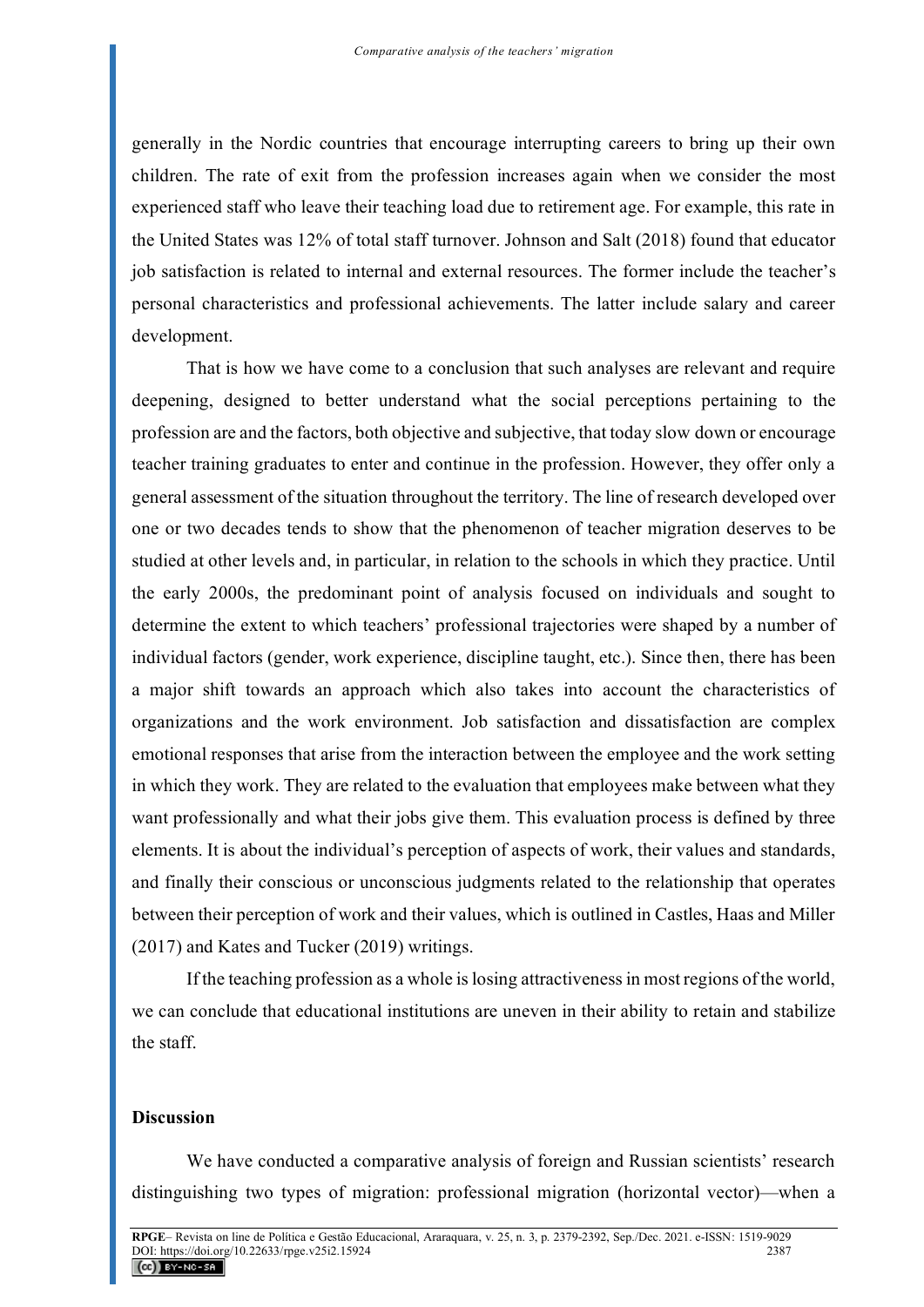teacher moves to another school—, and professional attrition—when a teacher changes profession. These two situations have the same consequences for an educational institution that loses a teacher. But it is very likely that motives underlying such behavior partially coincide.

Horizontal mobility is not only a phenomenon typical in the early years of a career, but it also applies to teachers who have passed the critical threshold for entry into the profession. The teaching profession differs from many other professions in that horizontal career paths are characterized by low job diversity at higher levels and hence a low probability of achieving vertical mobility. In general, after a few years of employment, the vast majority of teachers will stay in the profession for a long time.

Since a teacher spends most of their professional life in the classroom, the relationship maintained with pupils is of paramount importance in the personal professional development. Indeed, having a supportive climate between the teacher and the students for whom they are responsible is also an element that affects the rate of staff migration and attrition.

Thus, if we consider the migration of teachers in the economic aspect, it should be noted that federal funds will be used irrationally in such a phenomenon. Nevertheless, this process is conditioned by the difference in salaries. As Bondyreva and Kolesov (2007) said, migration is a problem of unmet needs.

When analyzing the literature and studies, it was found that a teacher who stays in the profession for more than one year will rarely look for another place of work or move to an outside site. At the same time, we have revealed that young personnel who, after one year in the profession, are distinguished by the desire to change the place of work or change the professional activity. Many authors see the reason in the low salary of a teacher: if we talk about small localities, the payment there is low; closer to large cities payment proportionally increases, but still cannot meet the level of a person covering all needs.

Let us compare the distinguishing features of the two definitions: labor migration and professional mobility. Labor migration is a type of migration; the aim of a person is to find a workplace with better characteristics; professional mobility is characterized by a person's ability to successfully master new knowledge in order to move from one activity to another. Thus, migration in general aspect affects the economic development of the country. The recovery and acceleration of the economy that happens due to the inflow of migrants depends on the extent to which the labor force is successfully integrated into society and is able to refuse state subsidies. If we talk about the outflow of migration, there is a risk of leakage of trained personnel at the expense of the state, which negatively affects the economy.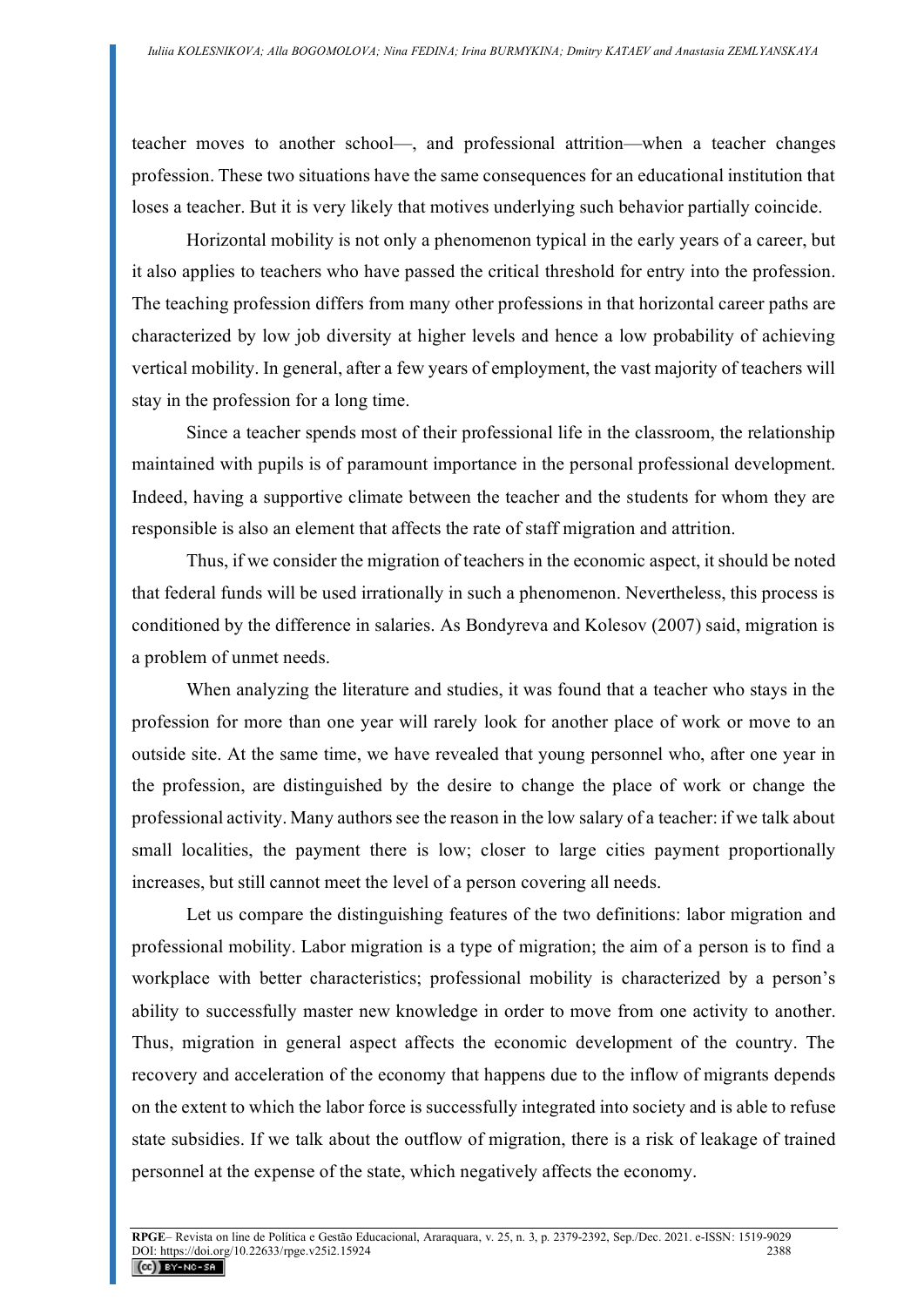From an individual perspective, beginner teachers show higher rates of migration and attrition than their more experienced colleagues. On both sides of the Atlantic, a large body of research has shown that early departures from the profession—both voluntary and involuntary—are essentially the result of an unreliable professional trajectory. In addition, teachers' initial training also affects their professional stability.

Stabilization of the teaching profession globally is becoming a key educational policy issue and a question of relevant research on teacher migration.

#### **Conclusion**

So, the comparative analysis of foreign and Russian academic literature has allowed us to reach the key goal of the research. We have disclosed the objectives of the article: distinguished the key problems of teacher migration; analyzed the works of Russian and foreign authors. In the academic article, we have found out that the topic we have chosen is urgent because the majority of scholars regard migration from the point of labor, educational, intellectual aspects, but separately the migration of teachers is found in the foreign authors' studies in a small extent. We believe that by studying the migration of teachers within the project "Study of migration of teachers and graduates of pedagogical universities between regions (causes, practices, consequences)", it will be possible to find levers and mechanisms to curb the outflow of young personnel.

All in all, the problem of specialists' dismissal and employees' migration between individual employers is a long-standing challenge, which is studied in scientific literature, especially in the field of management and human resources. Scientific works of foreign and Russian authors have made it possible to identify individual and organizational factors influencing the intention to leave a teacher's workplace. Studies of economic nature also tried to identify the role of incentives (financial) in decisions about career reorientation.

**ACKNOWLEDGMENTS:** The article was prepared within the framework of the state assignment of the Ministry of Education of the Russian Federation No. 073-03-2021-017/2 "Study of migration of teachers and graduates of pedagogical universities between regions (causes, practice, consequences)".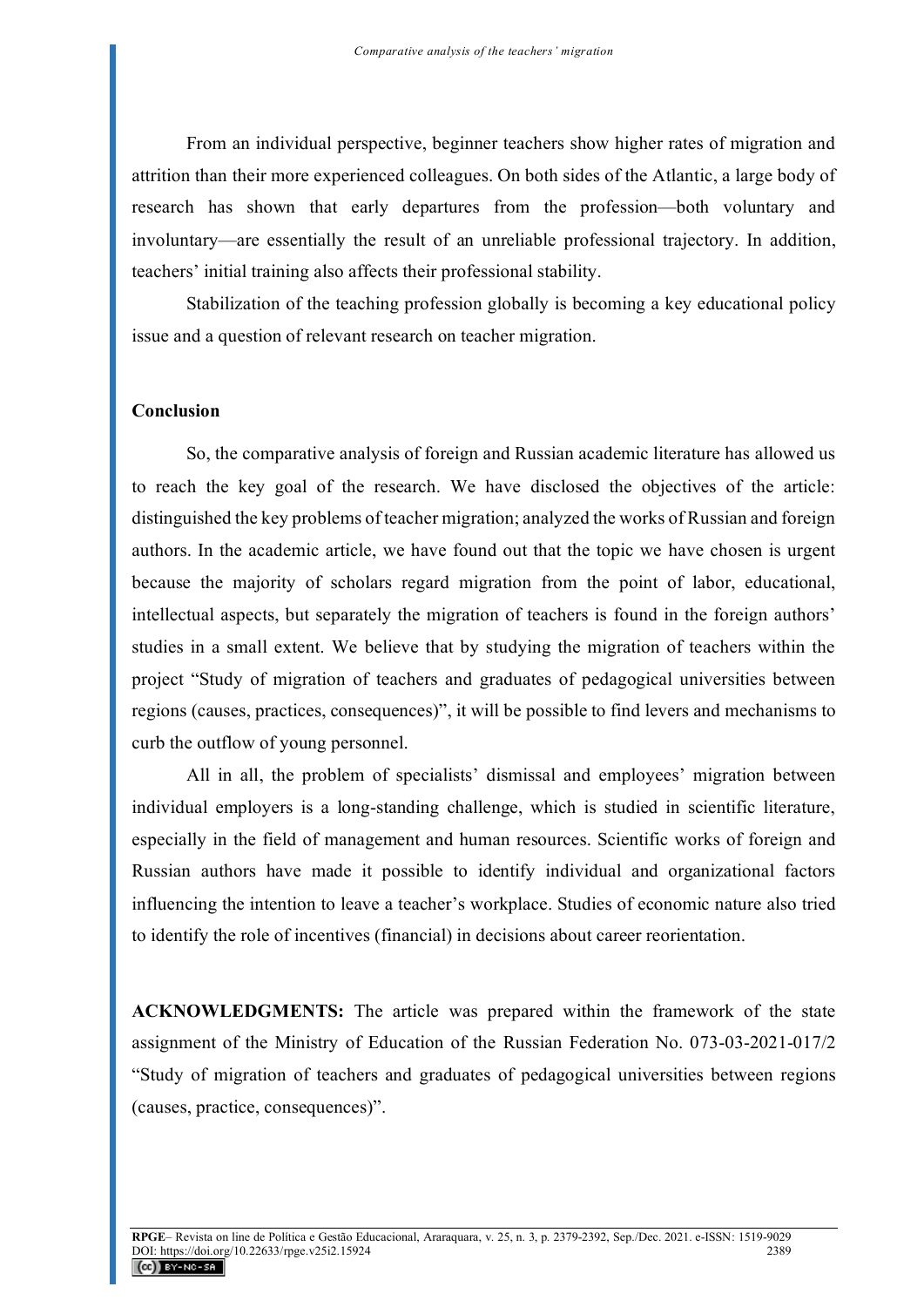# **REFERENCES**

AMIROVA, D. R.; KHRAMOVA, A. I. Regulirovanie migracionnyh processov kak faktor obespečenija nacionalʹnoj bezopasnosti strany [Regulation of migration processes as a factor of ensuring national security of the country]. **Èlektronnyj Naučno-Praktičeskij Žurnal «Sovremennye Naučnye Issledovanija i Innovacii»** [Electronic Scientific and Practical Journal "Modern Scientific Research and Innovation"], Sochi, n. 6, p. 103-107, 2016. Available: https://web.snauka.ru/en/issues/2016/06/69052. Access: 8 Dec. 2021.

BAUMAN, Z. **Work, consumerism and the new poor**. Philadelphia: Open University Press, 2018.

BONDYREVA, S. K.; KOLESOV, D. V. **Migraciya (sushhnost i yavlenie)** [Migration (essence and phenomenon). Russia: Moscow, 2007.

BOURDIEU, P. **Sociologiya socialnogo prostranstva** [Sociology of Social Space]. Saint Petersburg: Aletheia, 2016.

CASTELLS, M. **Informacionnaja èpoha: Èkonomika, obŝestvo i kulʹtura** [The information age: Economy, society and culture]. Translation: O. I. Shkaratan. Moscow: State University Higher School of Economics, 2020.

CASTLES, S.; HAAS, H.; MILLER, M. J. **The age of migration:** International population movements in the modern world. 5. ed. London: Palgrave, 2017.

DOLZHIKOVA, A. V. **Intellektualʹnyj kapital i intellektualʹnaja migracija v uslovijah globalizacii. Monografija** [Intellectual Capital and Intellectual Migration in the Context of Globalization]*.* Moscow: Prospect, 2020.

GAGA, V. A. **Èkonomika i sociologija truda**: Socialʹno-trudovye otnošenija [Economics and sociology of labor: Social and labor relations]. Tomsk: Tomsk State University Publishing House, 2008.

GIMPELSON, V. E.; KAPELYUSHNIKOV, R. I. **Mobilʹnostʹi stabilʹnostʹ na rossijskom rynke truda** [Mobility and stability in the Russian labor market]. Moscow: HSE Publishing House, 2017.

GORYUNOVA, L. V. **Professionalʹnaja mobilʹnostʹ specialista kak problema razvivajuŝegosja obrazovanija Rossii** [Professional mobility of a specialist as a problem of developing education in Russia]. 2006. Thesis (PhD in Pedagogical Sciences) – Rostov State Pedagogical Pedagogical University, Rostov-on-Don, 2006.

IGOSHEV, M. V. Self-preserving forms of migration. **Current Issues of Economic Sciences**, n. 50-51, p. 127-131, 2016.

JOHNSON, J. H.; SALT, J. **Labour Migration**: The internal geographical mobility of labour in the developed world. London: Routledge, 2018. DOI: https://doi.org/10.4324/9780429398667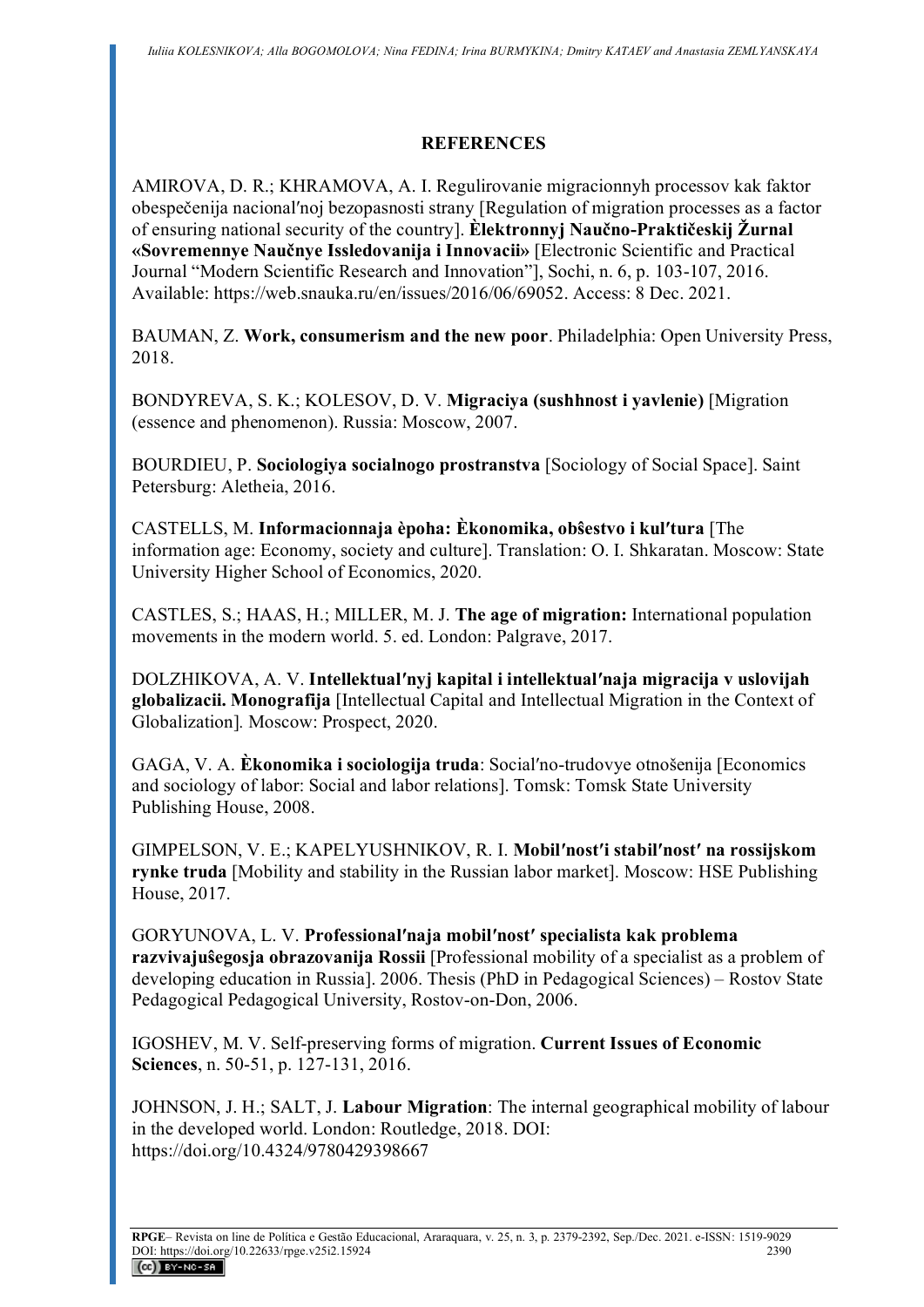KATES, S.; TUCKER, J. A. We never change, do we? Economic anxiety and far-right identification in a postcrisis Europe. **Social Science Quarterly**, Norman, v. 100, n. 2, p. 494- 523, 2019. DOI: https://doi.org/10.1111/ssqu.12597

KOVALEV, A. S. **Migracionnaja politika v sovremennom mire** [Migration policy in the modern world]. Krasnoyarsk: Astafiev State Pedagogical University, 2017.

MALYSHEV, E. A. **Vnešnjaja trudovaja migracija v Rossijskoj Federacii:** Teorija, istorija, administrativno-pravovye metody gosudarstvennogo upravlenija [External labor migration in the Russian Federation: Theory, history, administrative and legal methods of state management]. Moscow: Yurlitinform, 2015.

MCKENZIE, D.; STILLMAN, S.; GIBSON, J. How important is selection? Experimental and non-experimental measures of migration income gains. **Journal of the European Economic Association**, London, v. 8, n. 4, p. 913-945, 2010. DOI: https://doi.org/10.1111/j.1542- 4774.2010.tb00544.x

MOISEENKO, V. M. **Vnutrennjaja migracija naselenija** [Internal migration of the population]. Moscow: TEIS, 2004.

NUZHNOVA, N. M. Podgotovka učitelej k rešeniju zadač Duhovno-nravstvennogo vospitanija V načalʹnom obrazovanii S ispolʹzovaniem kejs-stadi [Training teachers to solving the problems of spiritual and moral education in primary school using the case stage]. **Nauka, Obrazovanie, Kulʹtura** [Science, Education, Culture], n. 2, p. 180-191, 2019.

PRONCHEV, G. B.; TRETIAKOVA, I. V.; LYUBIMOV, A. P.; PRONCHEVA, N. G. Osobennosti trudovoj migracii v sovremennoj Rossii [Peculiarities of labor migration in modern Russia]. **Predstavitelʹnaja Vlastʹ - XXI vek: Zakonodatelʹstvo, Kommentarii, Problemy [Representational Power - XXI Century: Legislation, Comments, Problems**, v. 1-2, n. 168-169, p. 53-57, 2019.

SAVENKOV, A. I. **Pedagogičeskaja psihologija v 2 č. Častʹ 1**. 3. ed. Moscow: Yurayt, 2016.

SHCHERBAKOV, A. I. *et al*. **Demografija** [Demography]. Moscow: INFRA-M, 2017.

SOROKIN, P. A. **Socialʹnaja mobilʹnostʹ** [Social mobility]. Moscow: LVS, 2005.

TSKHADADZE, N. V.; SKRYABIN, K. A. [**Migration of labor resources in Russia]**. Russia: Research Institute of Economics of the South Federal District, 2020. In Russian.

UTKINA, V. A.; SLIUSARENKO, V. K. [The essence of the concept of "migration"]. **Molodoj Učënyj** [Young Scientist], v. 30, n. 134, p. 282-284, 2016. In Russian.

VERSHININA, I. A. **Migracionnye processy v uslovijah globalizacii**: Sociologičeskij analiz faktorov i tendencij razvitija [Migration processes in the context of globalization: A sociological analysis of factors and development trends]. 2006. Thesis.

VOLKOV, Y. E. **Sociologija truda** [Sociology of Labor]. Moscow: ATISO, 2009.